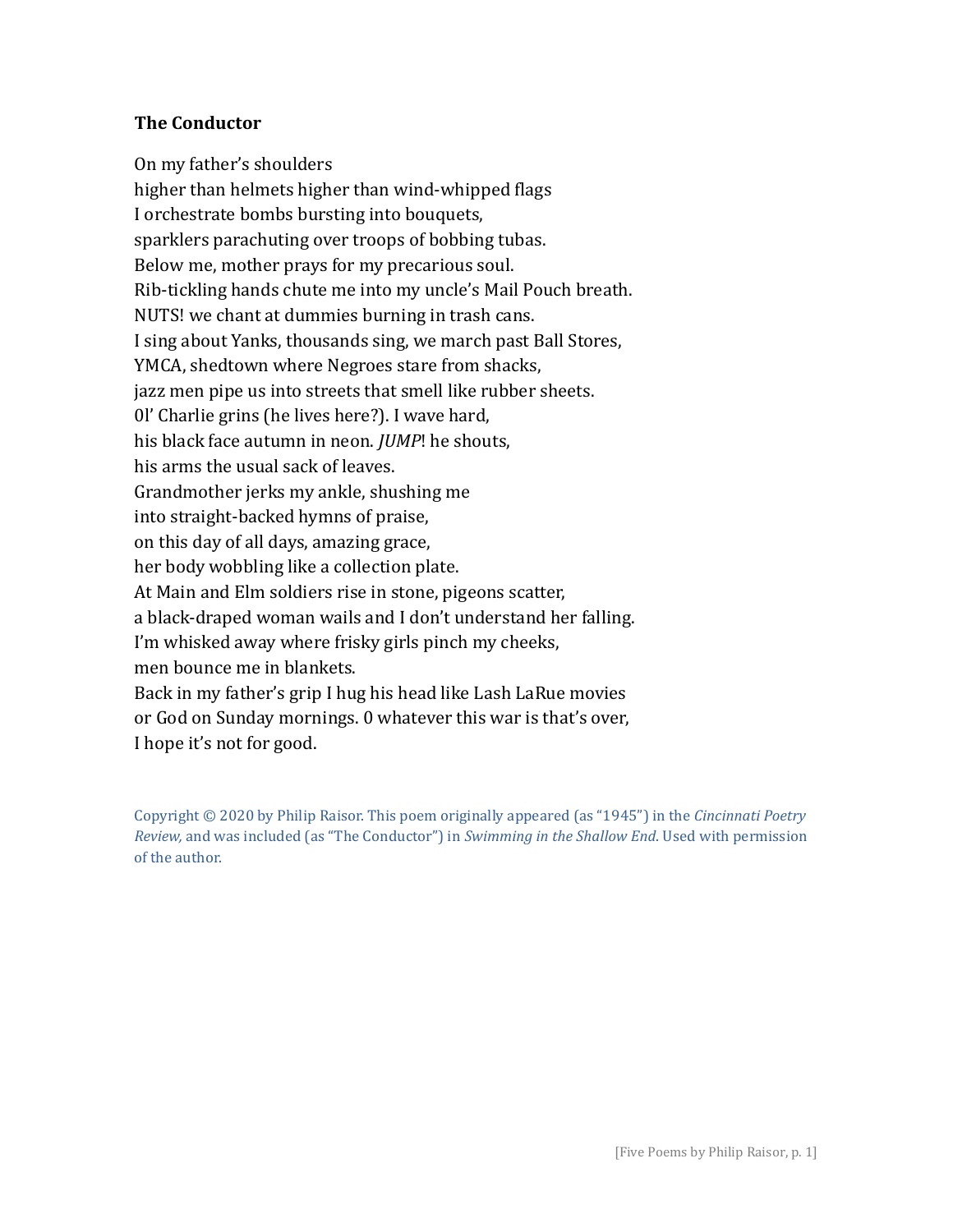## **Bacon's Rebellion**

She jumped into the luminous day-bus like a wasp darting from a flailing hand, each split-second costing time its life.

I don't know how much the past plays in the world's demand for speed, but without it you could not run a stoplight.

I once walked through Bacon's Castle in Surry, Virginia, a garrison for giddyheaded troops entrenched in rebellion

and a stone's throw from Nat Turner's rampage against everything white. Through diamond-pane casement

windows I saw slave quarters alive and dying for centuries which no freshly-painted clapboard could hide.

I was a paying tourist on a cheap trip into another world, star-trek wanderer going backward for the heck-of-it,

until a woman next to me observed that blacks and whites were united in Bacon's army. *To kill Indians*, I said,

knowing that complexity is the politics of the human heart. Yes, she said, but there was love between races,

children were born, it started here. I wondered, doubting that union was ever free on a map of slave states.

Well, it is today, she said, striding toward the bus, returning the past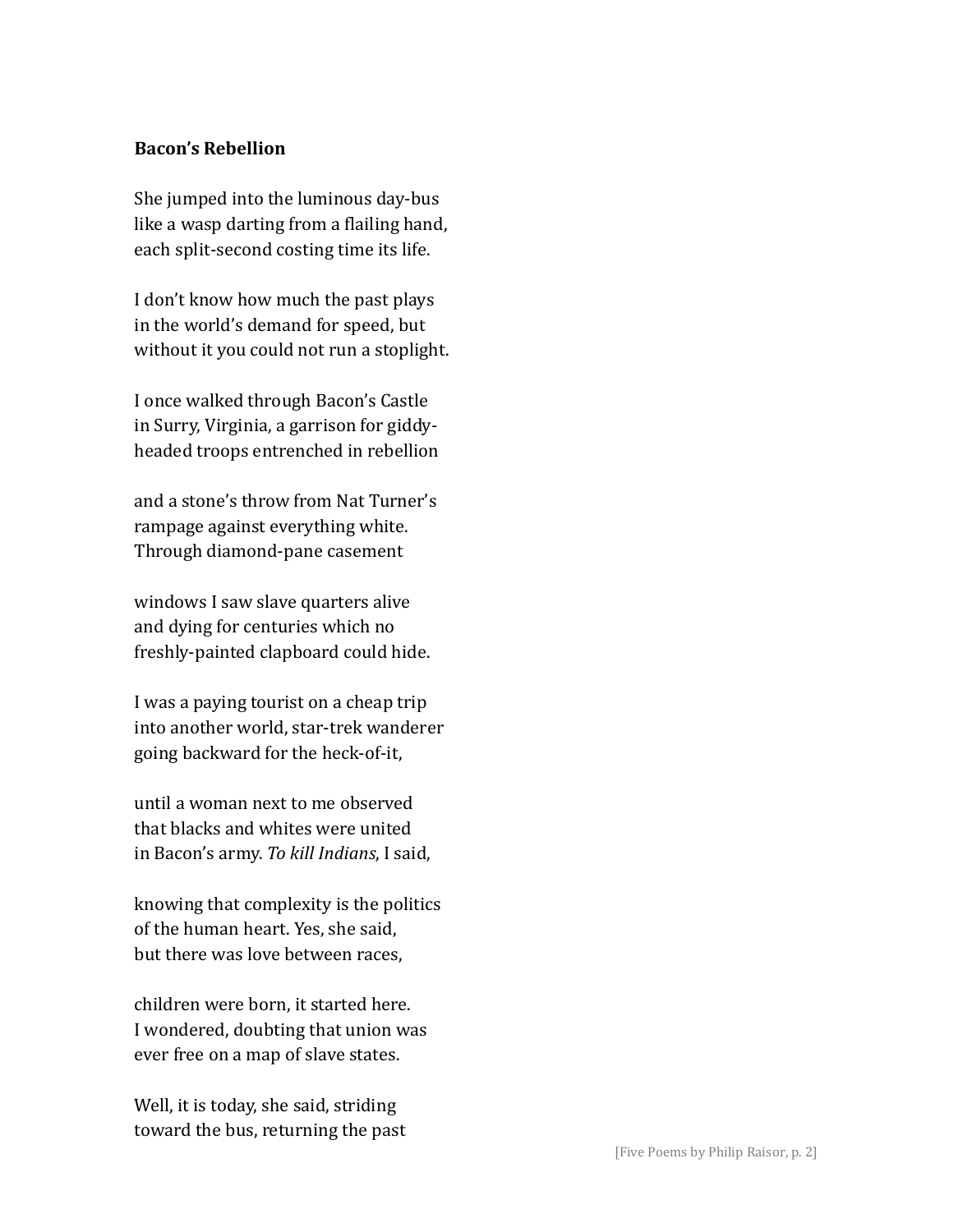to guest visitation and those of us

who would try, even if a moment is not history, to imagine ourselves black, staring at landscaped gardens

and fields we owned with our souls, wondering if the heat would ever stop, if we would outlive the driver's horn,

if maggots still crawled in the ash-cake.

copyright © 2020 by Philip Raisor. This poem was included in *That Naked Country*. Used with permission of the author.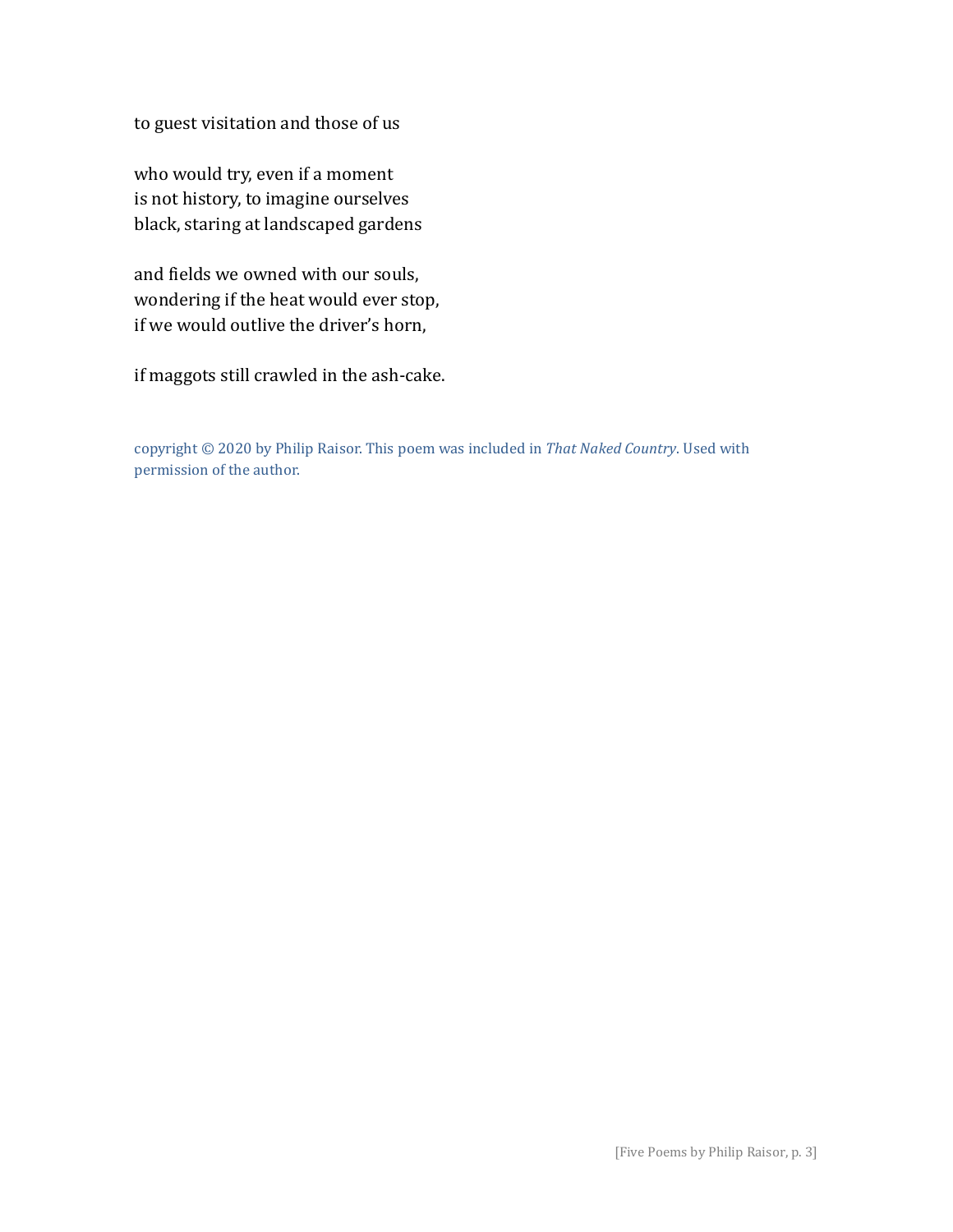# **Under "The Dead of Antietam": photographs by Alexander Gardner (1862)**

On the walls of our bed-and-breakfast hang stark images that lift us into yesterday's dead.

We intended otherwise: naked play, late sleep, a guided tour of the battlefield, aided by Podcast,

a weekend away from the timeless chores of living. But history has its own way of waking up, if only

to turn with a groan. Do you know how hard it is to outlive antiques? I see the boy, that's all he is,

his gaping mouth praying its rebel yell, the body ignored by its soul. I see, though I close hard

against my eyes, the vacant stare of mutilated bones crisscrossed in a long gully of failure.

I hear—how do I hear?—the crenulated wave of wounded black grass stacked against cannons,

and your hand on my chest falls away in defeat. If we came to see maps and hills and fences

that peace has reclaimed, we have been shown that sometimes nothing can be salvaged.

And we, my love, like light slanting across these frames, born in thunder too far back

to be heard, wonder if what has been lit burns eternally. Until now, I have never

doubted the routines of earth, the perfect fall and rise through all that waste. Tonight,

as the moon eases past this window toward its usual burned-out campfire, I will fear

the ghostly shadows, I will fear that before dawn the sun could get lost in the dark.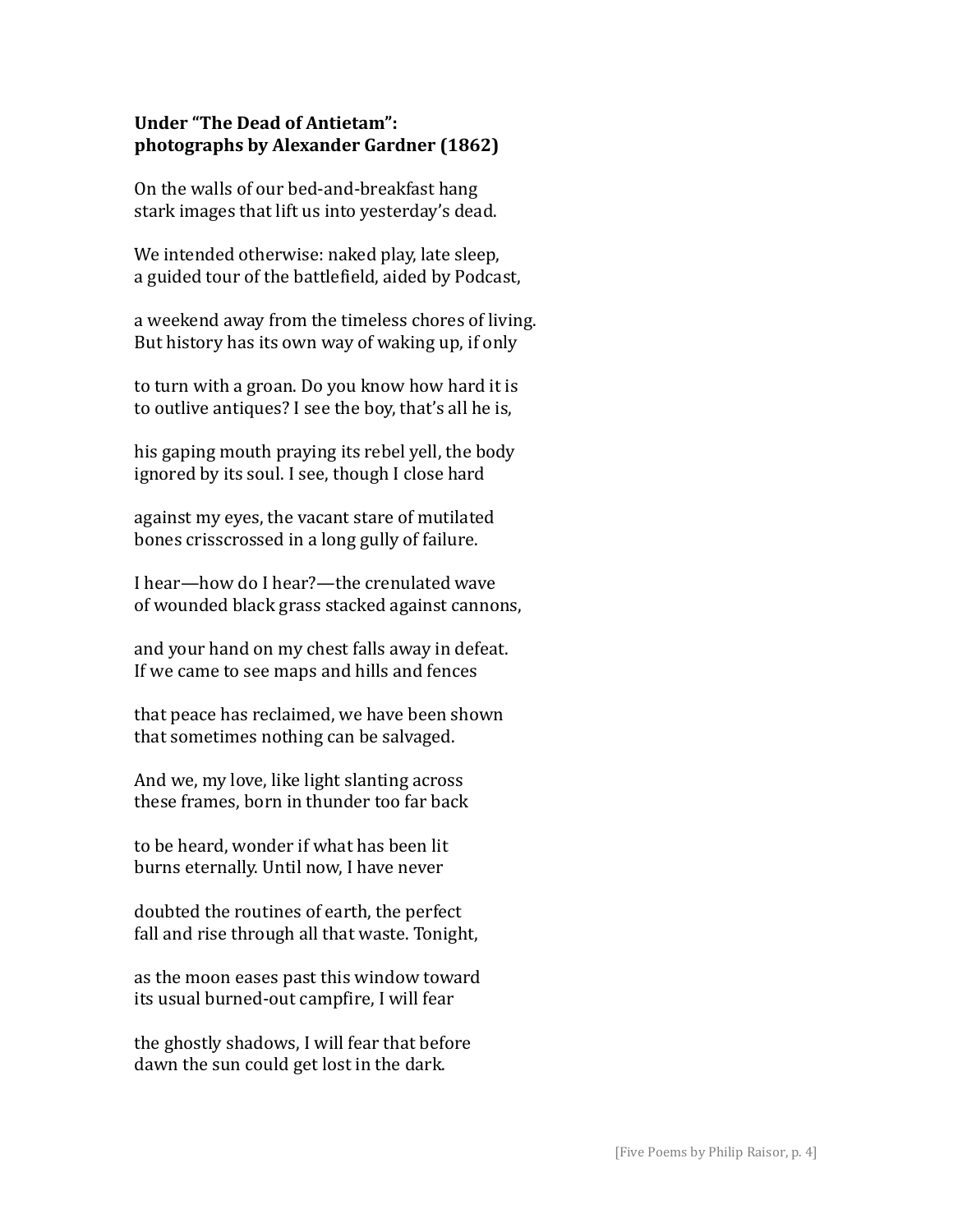copyright © 2020 by Philip Raisor. This poem originally appeared in *Chautauqua*, and was included in *That Naked Country.* Used with permission of the author.

### **One Hand Clapping**

on my father's 100th birthday, 2005

He is old. Older than anyone else I know. On a good day, when the snow melts from sidewalks and cracks are visible reminding him not to step where bad luck could flame his gout, he is eighty. On days when bone spurs gouge his knees and he can't remember his 1932 Durant, he is Bloody Sunday's child, born on a day the world was going to hell. 1905 was a banner year for revolutions and mind-boggling mistakes—a massacre in Russia and Cleveland committing seven errors in one inning. Ordinary citizens had a voice—democracies were new and they could tumble czars and managers like tissues in a sandstorm. But aging was short-term, no chance, when air-born fibers sunk into bones and lungs like hugs at a family reunion. Today, I ask my father how he feels about getting so old. I expect something like "better than the alternative." But he smiles, survivor, leans past his pills, and shows me. Not many centenarians can clap with one hand and pluck goldfish from a bowl cast by René Lalique.

copyright © 2016 by Philip Raisor. This poem originally appeared in *Confrontation: The Literary Magazine,* and was included in *Early Morning Koffee Klatch at the Egg 'n Hash Sitdown*. Used with permission of the author.